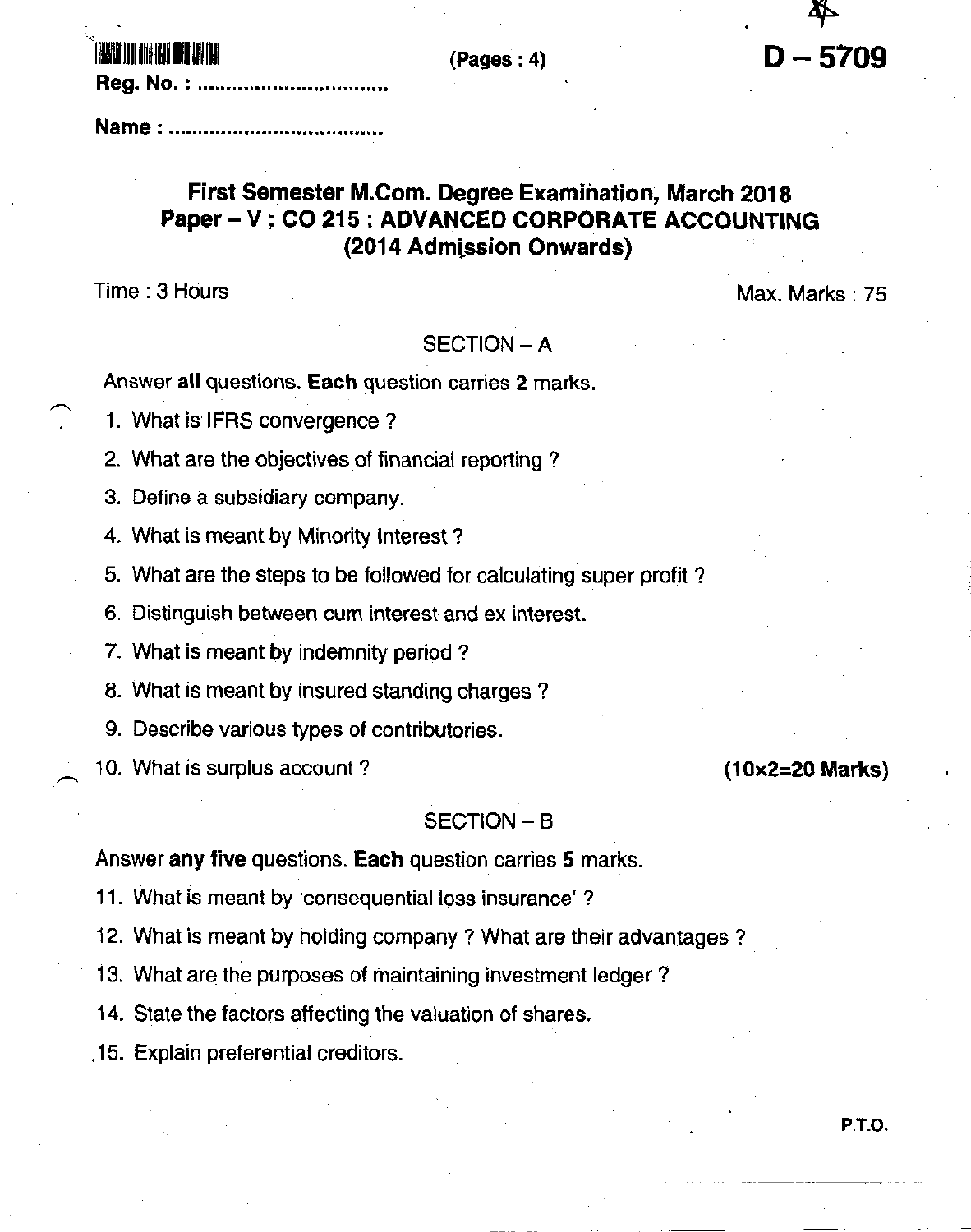**D** - 5709 **1999** 

'16. The following particulars are relating to the business of Jai Ltd.

- a) Protits earned for the years
	- 2014-15 Rs.5,00,000 2015-16 Rs. 6,00,000<br>2016-17 Rs. 5.50.000
	- $-$  Rs. 5,50,000
- b) Normal rate of return  $10\%$
- c) Capital employed Rs. 30,00,000
- d) The profits included non-recurring profits on an average basis of Rs. 30,000 a year.

Calculate the value of goodwill as per capitalization of super profit method.

17. A Ltd. went into voluntary liquidation. The following are the details.

| 40,000                            |
|-----------------------------------|
| Liquidators remuneration<br>5,000 |
| 20,000                            |
|                                   |

Preference share capital is Rs.20,000 (2,000 shares of Rs. 10 each). Equity share capital consists of

a) 1,000 shares of Rs. 10 each, Rs. 9 called and paid up Rs. 9,000

b) 2,000 shares of Rs. 10 each, Rs. 5 called and paid up Rs. 10,000

You are required to prepare the Liquidators statement of a/c.

18. X Ltd. acquires 40OO shares of Bs. iO each at Bs. 15 per share in Y Ltd. on 1<sup>st</sup> October, 2016. The issued share capital of Y Ltd. consists of 5,000 shares of Rs. 10 each. In 2017 Y Ltd. declares a dividend of 20% on its paid up capital for the year ending 31st December, 2016.

The Profit and Loss account of Y Ltd. shows the following position. Profit and Loss account (Balance on 1<sup>st</sup> January, 2016) 30,000<br>Profit for the year 2016 Profit for the year 2016

Expiain the treatment of this dividend in the books of X Ltd. if post acquisition profits are tirst used. (5x5=25 Marks)

### SECTION - C

#### Answer any two questions. Each question carries 15 marks.

- 19. Whai is IFRS ? Discuss the benefits of IFRS convergence.
- 20. Following information was extracted from the books of a limited company on 31st December, 2015.

Equity share capital 40000 equity shares of Rs. 10 each, Rs. 5<br>paid up 2,00,000

9% Prelerence share capital 40,000 shares of Rs. 10 each fully paid 4,00,000 9.5% First mortgage debentures secured by a lloating charge on all assets 3,00,000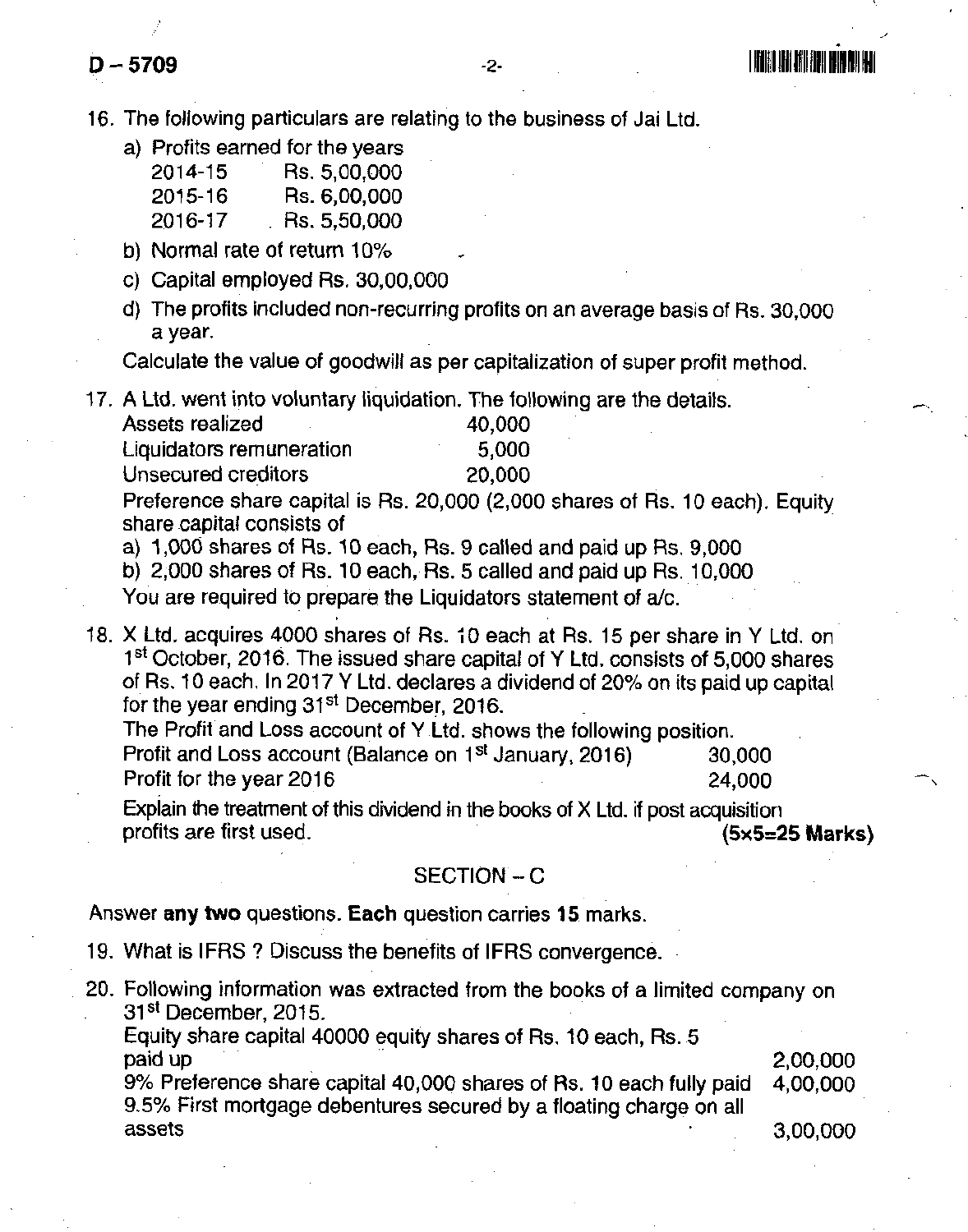| Fully secured creditors (value of securities Rs. 70,000)            |           | 60,000   |
|---------------------------------------------------------------------|-----------|----------|
| Partly secured creditors (value of securities Rs. 20,000)           |           | 40,000   |
| Preferential creditors                                              |           | 12,000   |
| Bills payable                                                       |           | 1,00,000 |
| Unsecured creditors                                                 |           | 1,40,000 |
| <b>Bank overdraft</b>                                               |           | 20,000   |
| Bills receivable in hand                                            |           | 30,000   |
| Bills discounted (a bill for Rs. 20,000 estimated to be bad)        |           | 60,000   |
| Investment (estimated to produce Rs. 70,000) deposited with secured |           |          |
| creditors                                                           |           | 1,00,000 |
| G P Notes (estimated to produce Rs. 20,000) deposited with          |           |          |
| partly secured creditors                                            |           | 30,000   |
| Trade receivable :                                                  |           |          |
| Good                                                                | 20,000    |          |
| Doubtful (estimated to produce 50 Paise in the Rupee)               | $-14,000$ |          |
| Bad                                                                 | 10,000    | 44,000   |
| Land and buildings (estimated to produce Rs. 2,00,000)              |           | 2,60,000 |
| Stock in trade (estimated to produce Rs. 78,000)                    |           | 1,05,000 |
| Plant and Machinery (estimated to produce Rs. 5,000)                |           | 12,000   |
| Cash in hand                                                        |           | 2,200    |
| $\mathbf{F}$<br>.                                                   |           |          |

-3-

Prepare a statement of affairs as regards creditors and contributories.

21. A fire occurred on 1<sup>st</sup> February, 2017 in the premises of ABC Ltd., a retail store and business was partially disorganized up to 30<sup>th</sup> June 2017. The company was insured under a loss of Profit for Rs. 1,25,000 with a six month period indemnity. From the tollowing inlormation, compute the amount of claim under the loss of profit policy.

| $\overline{\phantom{a}}$ | Actual turnover from 1 <sup>st</sup> February to 30 <sup>th</sup> June 2017 | 80,000   |
|--------------------------|-----------------------------------------------------------------------------|----------|
|                          | Turnover from 1 <sup>st</sup> February to 30 <sup>th</sup> June 2016        | 2,00,000 |
|                          | Turnover from 1st February 2016 to 31st January 2017                        | 4,50,000 |
|                          | Net profit for last financial year                                          | 70,000   |
|                          | Insured standing charges for last financial year                            | 56,000   |
|                          | Total standing charges from last financial year                             | 64,000   |
|                          | Turnover for the last financial year                                        | 4,20,000 |

The company incurred additional expenses amounting to Rs. 6,700 which reduced the loss in turnover. There was also a saving during the indemnity period of Rs. 2,450 in the insured standing charges as a result of the fire.

There had been a considerable increase in trade since the date ot the last annual accounts and it has been agreed that adjustment of 15% be made in respect of the upward trend in turnover.